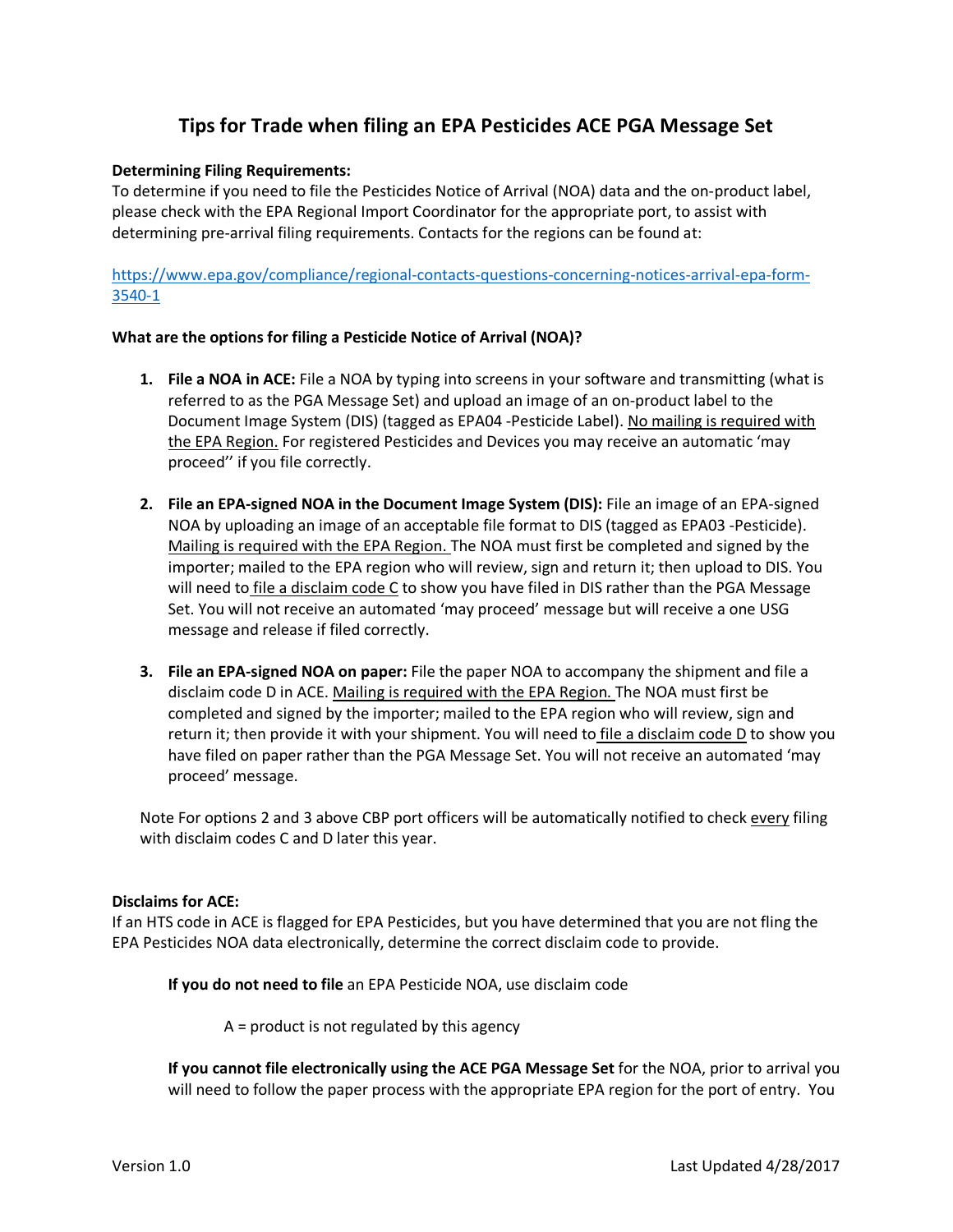will need to provide the EPA-signed NOA with the entry or shipment. For this process, the disclaim codes are one of the following

C = data filed through other agency means (uploading to the document image system-DIS)

If disclaim C is provided for EPA Pesticides, an image of an EPA-signed Notice of Arrival must be provided in DIS for this Entry Number. If an EPA-signed NOA is not provided, it is a violation. If you meant to file a code A rather than a C you can use the CA transaction to submit the corrected information.

D = data filed through paper

If disclaim D is provided for EPA Pesticides, an EPA-signed Notice of Arrival must accompany the shipment.

Filings with disclaims C and D are subject to a Documents Required status to allow for verification of the signed paper NOA by the CBP port officers and/or the EPA Regional Import Coordinator.

## **Tips for Filing**

For questions on how to file, please refer to your Software Provider's training and guidance. In addition, please keep in mind these important items:

- Verify your Filer Code is active in ACE for EPA pesticides
- Make sure you are using the correct Government Program Agency Code
	- o PS1 registered pesticides
	- o PS2 devices
	- o PS3 other pesticides
- Tag any related DIS images with both the Entry Number and the correct EPA tag, so EPA can view the documents in ACE
	- o EPA03 (NOA)
	- o EPA04 (Pesticide Label)
- If possible, avoid entries with FDA lines when filing less than 5 days from arrival, as doing so prevents re-submissions to correct errors.
- Registration number format should be double-checked. Enter the number as it is provided, leaving in the dashes.
- Producer Establishment Number Format (NNNNNNAAANNN) should be double-checked. Remove dashes and add leading zeroes to both the first and last numbers if they do not follow the 6N 3A 3N rule.
- Domestic producer establishment numbers will have a state code, while foreign producer establishment numbers will have a country code.
- For foreign establishments, the amount reported should only be that amount which is produced for import into the United States, not to other countries.
- Verify correct Country of Origin.
- Electronic Image Indicator should be used when the label has been upload into DIS prior to the filing.
- Check for inclusion of all Eight Entity Roles and their respective information